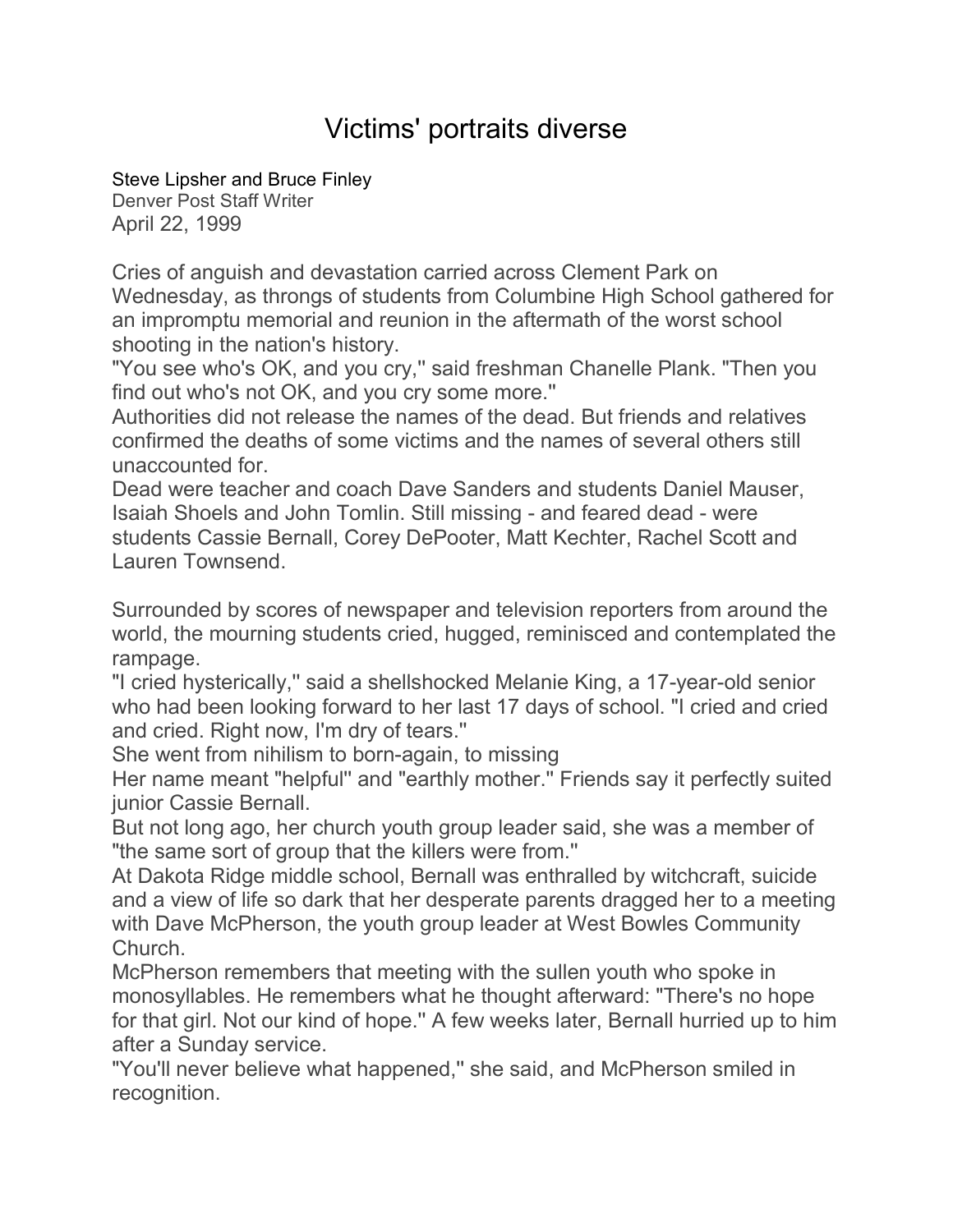She'd become a born-again Christian. She stopped hanging out with the nihilistic crowd and threw herself into the church youth group. She hung a "What Would Jesus Do?'' bracelet on her backpack and carried a Bible along with the notebook in which she sometimes wrote poems.

In the past two years, Bernall became a regular at the Bible study classes on Sunday and Tuesday evenings, and at the Friday and Saturday youth group activities that included laser tag, bowling and trips to the movies. Her favorite movie was "Braveheart.''

"Because of Mel Gibson, you betcha,'' Sara Vendras said, smiling tearfully, as she and other youth group members huddled on the steps outside West Bowles Community Church.

"Because of Scotland and England,'' added another close friend, Cassandra Chase, remembering how much Bernall loved visiting Britain. "She was always there for you,'' said her Columbine High School classmate and friend Kevin Koeniger.

Close to 1,000 people turned out at the church Wednesday night for a remembrance service for Bernall.

"Cassie was so faithful,'' Koeniger said. "She was always there for me. I wasn't there for her a lot of the time. We'd eat lunch together, and she'd always be in a good mood, and I wasn't. You'd just look in her eyes, and you'd know she cared.

"Now it makes me feel so bad. I wish I'd done the same for her.''

Matthew worked hard to make the football team.

The wait was supposed to be over. Matthew Kechter was set to crack the starting lineup of the Columbine High School varsity football team in the fall. Years of practice and lifting weights had the 16-year-old prepped for a breakout junior year.

But Kechter, who was last seen in the library moments after Eric Harris and Dylan Klebold began terrorizing students on Tuesday, was still missing late Wednesday.

"Matt would do anything for anybody,'' said Michael Mesch, who has been a friend of the Kechter family for four years.

Friends described Kechter as a straight-A student who will go out of his way to help fellow classmates.

"He had a real innocent look to him," said Dustin Hoffschneider, 17, a friend and teammate of Kechter's. "You could talk to him and make friends with him real fast. I don't understand why you would want to do something to someone like him."

Kechter used his smarts on the football field, where he was able to play a number of offensive and defensive line positions, Hoffschneider said.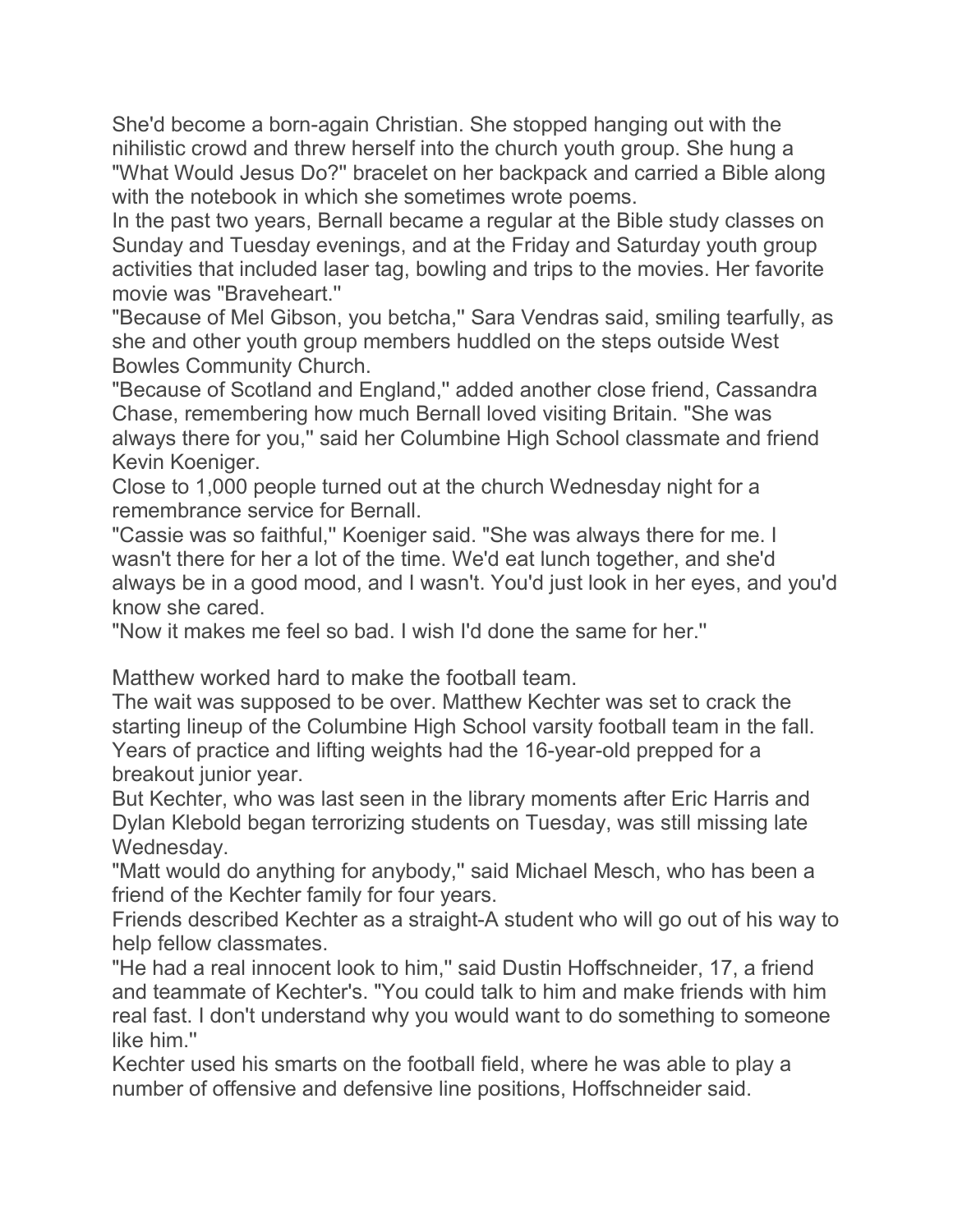Hoffschneider said he last saw Kechter early Tuesday during first-period weight-training class.

"Sometimes when I couldn't understand something in class, he would always be ready to help me,'' Hoffschneider said.

Kevin Parman, an assistant coach on Columbine's ninth-grade football team, described Kechter as a "real dedicated'' student-athlete.

"He was a character,'' Parman said. "He liked to laugh, he played hard and he enjoyed himself.''

Kechter was in the upstairs library with a close friend when he was last seen. After the friend crawled into a video room, he called out to Kechter to start moving, according to a friend's father, who asked to remain nameless.

"The last he saw of Matt, he froze,'' the father said.

Isaiah survives surgery -- but not the rampage.

Isaiah Shoels' family didn't think he'd survive the recent surgery he needed to repair a defect in his heart.

"They thought he was going to die then,'' longtime family friend Harold Berry said. "He beat those odds, but he couldn't beat the ones (on Tuesday).'' Shoels, an 18-year-old senior, was cut down in the massacre.

Late Tuesday night his family began to fear that Isaiah would never come home again, but they didn't find out for sure until Jefferson County District Attorney Dave Thomas told them in person at 2:05 p.m. Wednesday. Although they knew in their minds that the news would probably be bad, his father, Michael, mother, Vonda, and his brother and sister still held onto a thread of hope until Thomas knocked on their door. "I still had hope inside,'' Michael Shoels told Thomas.

Michael Shoels told 9News that he believed his son was targeted both because of his race and because he participated in sports at Columbine. Students have said repeatedly that the shooters appeared to be targeting "jocks'' and minorities.

"He had two strikes against him,'' Shoels said. "He was black and he was an athlete. That's why my son died.''

Isaiah Shoels wanted to enter the music business, Berry said.

"He was going to try to go to a school of arts and study music; he was pursuing the music industry,'' he said.

Short in stature but big in heart, he played football at Lakewood High School and joined the wrestling team when he transferred to Columbine.

"He once benched twice his weight. No one had done that,'' said Pearce, a wrestling teammate.

Kristi Held, a senior, recalled that Shoels always had a smile and would offer a friendly greeting to anyone he passed in the hallways.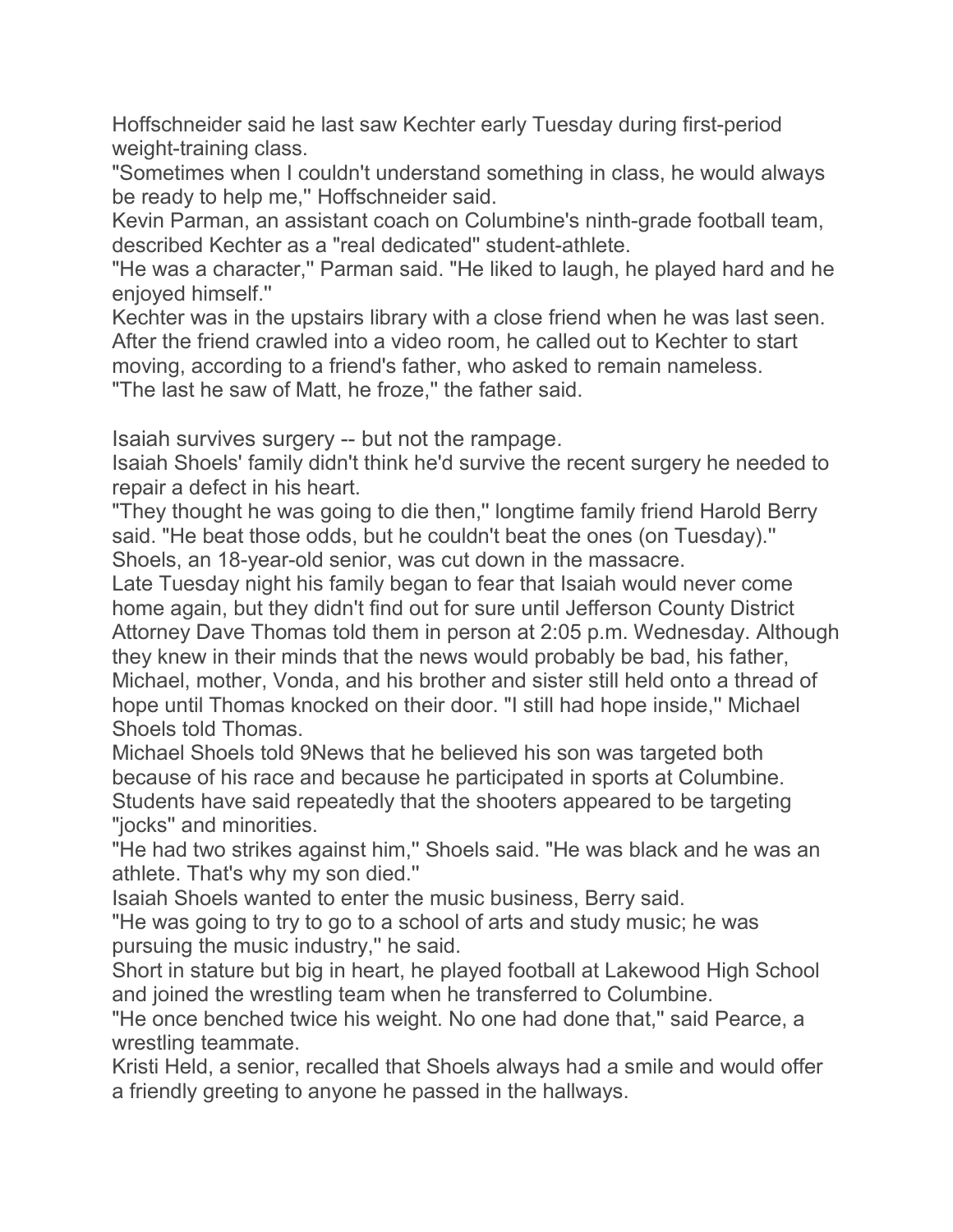"He was the nicest guy,'' she said. "He was an innocent kid, never bothered anyone.''

Shoels rode the bus with freshman Chanelle Plank.

"He was like the sweetest person,'' she said, breaking down in tears.

"Everyone knew him and liked him. Now we won't see him on the bus anymore.''

Two friends dived under the table, but only one got up.

Corey DePooter, 17, loved to golf, hunt and fish with his friend Austin Eubanks. They considered themselves practically brothers.

When the shooting and bomb-throwing began, they were in the library and dived under a table together.

Eubanks made it out. DePooter never got up, his friend said.

And Wednesday, Eubanks could hardly talk about what happened. He clung to the images of DePooter alive. Wrestling.

"He was an excellent athlete,'' said Eubanks, laid up at home with bullet wounds to his knee and his finger.

Studying.

DePooter had brains enough to get an academic scholarship for college, Eubanks and other friends were convinced. He earned good grades. More important, Eubanks said, "He worked at it.''

His biggest frustration this year had been having his wisdom teeth pulled. Complications forced him to miss school, Eubanks said. That bothered him. Often he stayed over at Eubanks' house, in an extra room with a waterbed that DePooter called his "condo.'' His family life was great.

A mutual friend, Andrea Bannister, tearfully declared her highest admiration for DePooter. "A great guy.'' Wrestlers at a rival high school remembered talking with DePooter at meets last year.

DePooter and Eubanks fished together regularly. They enjoyed fishing so much that DePooter quit wrestling this year. He started working - a maintenance job at the Raccoon Creek golf club - for what had become their shared dream.

"He was working to save up to buy a boat with me,'' Eubanks said. Over spring break, they set out for fishing on lakes south of Tuttle, Oklahoma, where Eubanks has relatives. On the way down, a big snowstorm hit. They shacked up in Colby, Kan. - and made the best of it, swimming in a Holiday Inn pool. They persisted in their adventure. And it paid off. Great fishing. Bass. That was the life.

Then came Tuesday at school.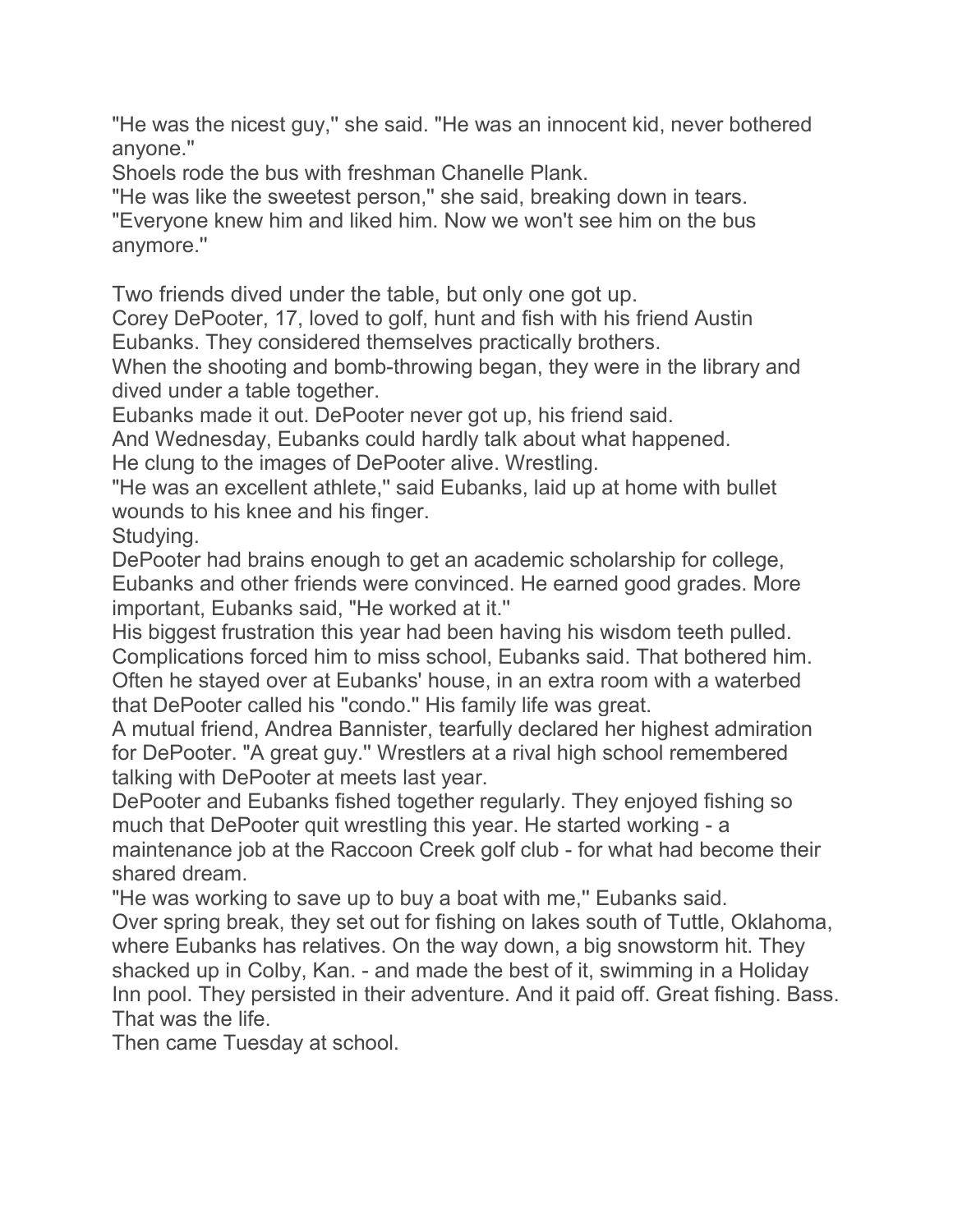The two were in the library around 11:20 a.m. When a woman ran in screaming that someone had a gun, Eubanks dove under a table with a guy he didn't know, a girl he didn't know, and DePooter. Nobody said anything. They listened to the gunshots. Then explosions. All downstairs. But then they heard explosions were on the second floor. Closer. For about 15 minutes they huddled there silently.

And the two buddies who had endured so much together were scared. "Scared to death," Eubanks said. "I was just holding his hand ... I didn't know what was going to happen. I thought I was going to die.''

The shooters entered the library. They began aiming underneath the tables. And Eubanks dared to look up. He knew one shooter, he said - Dylan Klebold. "I looked up right in his eyes,'' Eubanks said. "He was reloading.''

And then it happened.

They cowered.

The shooter "sprayed bullets everywhere. And I made it out.''

National honor student loved basketball.

Friends were also worried about the fate of 18-year-old Lauren Townsend, captain of the girls varsity basketball team.

Former teammate Taleen Maranaian, 18, said Townsend was "consumed'' by the sport. Her mother, Dawn Anna, is the team's head coach.

"She loved it and was good at it,'' Maranaian said.

Townsend is also a member of National Honor Society.

"She was a very good student who wanted to major in biology,'' said Lisa Arnell, who coached Townsend during her sophomore year on the volleyball team. "She was a very disciplined person - mentally strong.''

Arnell said that even though Townsend was on the varsity team she often came to the volleyball camps for sophomores, just to help out.

"She has a lot of friends," said Maranaian. "She was liked by everyone."

Teacher Sanders died helping others to live.

Business teacher Dave Sanders died a hero.

And that only adds to the pain of his loss, according to his students and colleagues.

"Oh, no! Mr. Sanders?'' cried an anguished freshman, Candice Cushman, on hearing the news Wednesday. "Oh, no, no, no! Oh, God. Oh, God.''

Cushman was one of a slew of students saved from the ricocheting bullets by Sanders, who screamed at her to hit the floor during Tuesday's rampage. He then went upstairs and aided other students before being shot to death. "He saved my life,'' Cushman said. "Then there was this kid who got shot in the leg, and Mr. Sanders dragged him to the side so he wouldn't be shot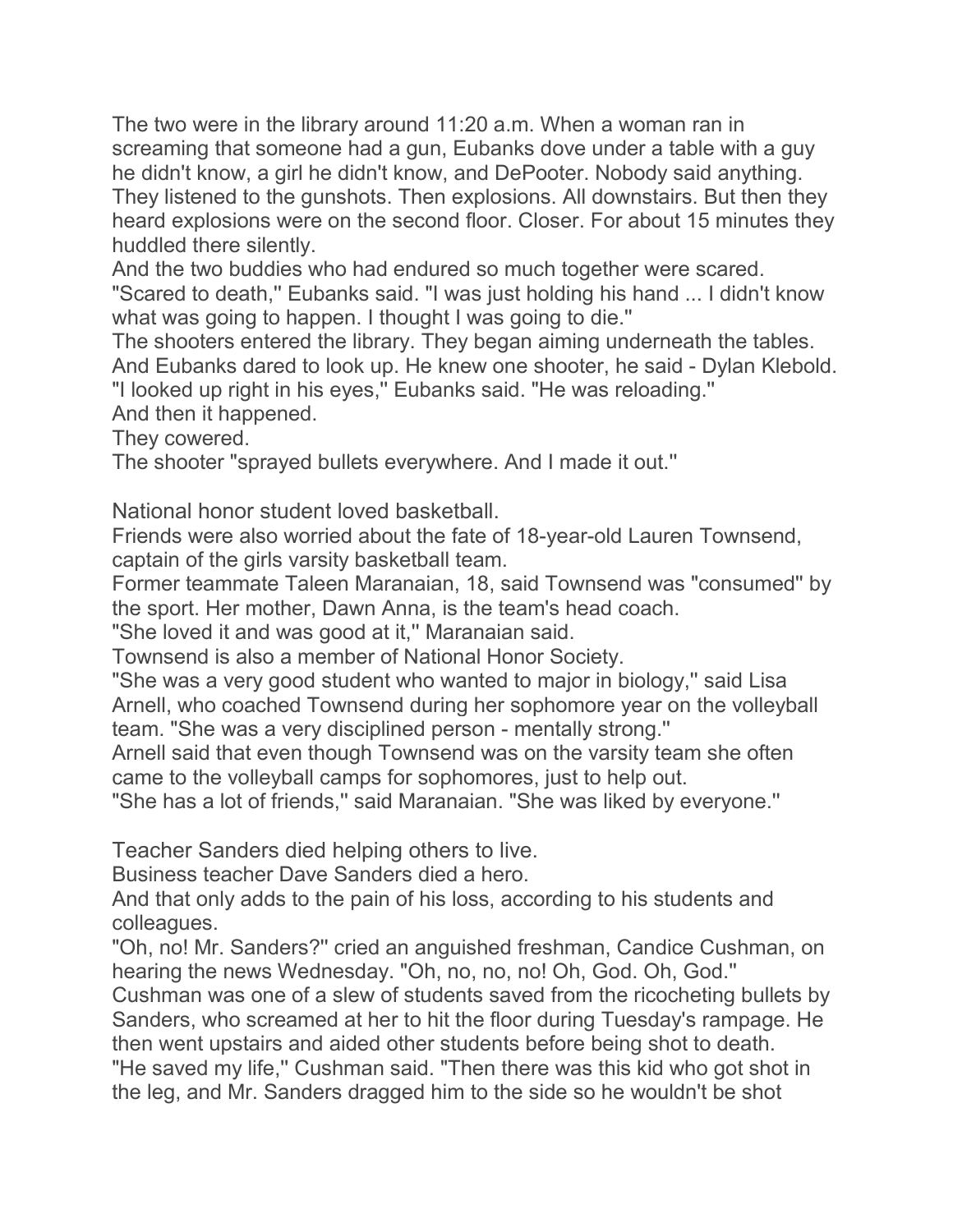again. He was the one jumping over the kids, getting people out of the way. Now we'll never see him again.''

According to several students, the last thing Sanders said to them as the SWAT team led them out of the science room after 3-1/2 hours was: "Tell my daughter I love her.''

"Anything he did, it was for somebody else,'' said Liz Carlston, 17, a junior. "He did things quietly, and he didn't take credit for them.''

It wasn't until he didn't show up at a teacher's meeting early Wednesday that his colleagues learned the worst.

"There were just so many good qualities about him, you always knew he would just be there for you,'' said Rebels softball coach Rick Bath, who recounted his friend through his own tears. "All he ever wanted to do was teach since we were 21. He wouldn't have known what else to do.''

A softball and basketball coach in his spare time, Sanders was a favorite teacher of many.

"Our coaching fraternity at Columbine just lost a special guy,'' said Rebels football coach Andy Lowry.

Jason Fraser, a 1998 Columbine graduate who ran track for Sanders, called him a great guy.

"He treated every student with the utmost dignity,'' he said at St. Francis Cabrini Catholic Church on Wednesday, where he offered support to students seeking counseling.

After teaching at Columbine for 24 years, Sanders may have been most renowned for wearing "silly looking'' pants and telling bad jokes in the hallway. "His stories were pretty lame, but they cheered you up," said freshman Chanelle Plank, 15.

His sense of humor helped defuse teenage passions, such as when he stopped allowing his students to get restroom passes, knowing they were just headed to the school commons area to gossip.

"He did such a good job in a very unassuming way, and I think that it was made him so special. Whether it was in the classroom or on the playing field, he knew what this (business) was all about and he felt it wasn't place to standout. He was never for that,'' said Bath, one of his closest friends. "All he really ever wanted was for the kids to do well, that was what made him the happiest.''

Smart kid in track 'just coming into his own'

Daniel Mauser was a smart, shy boy who excelled in math and science but pushed himself to be an outgoing athlete.

"I think that's what I admired so much about my son,'' Tom Mauser said Wednesday night.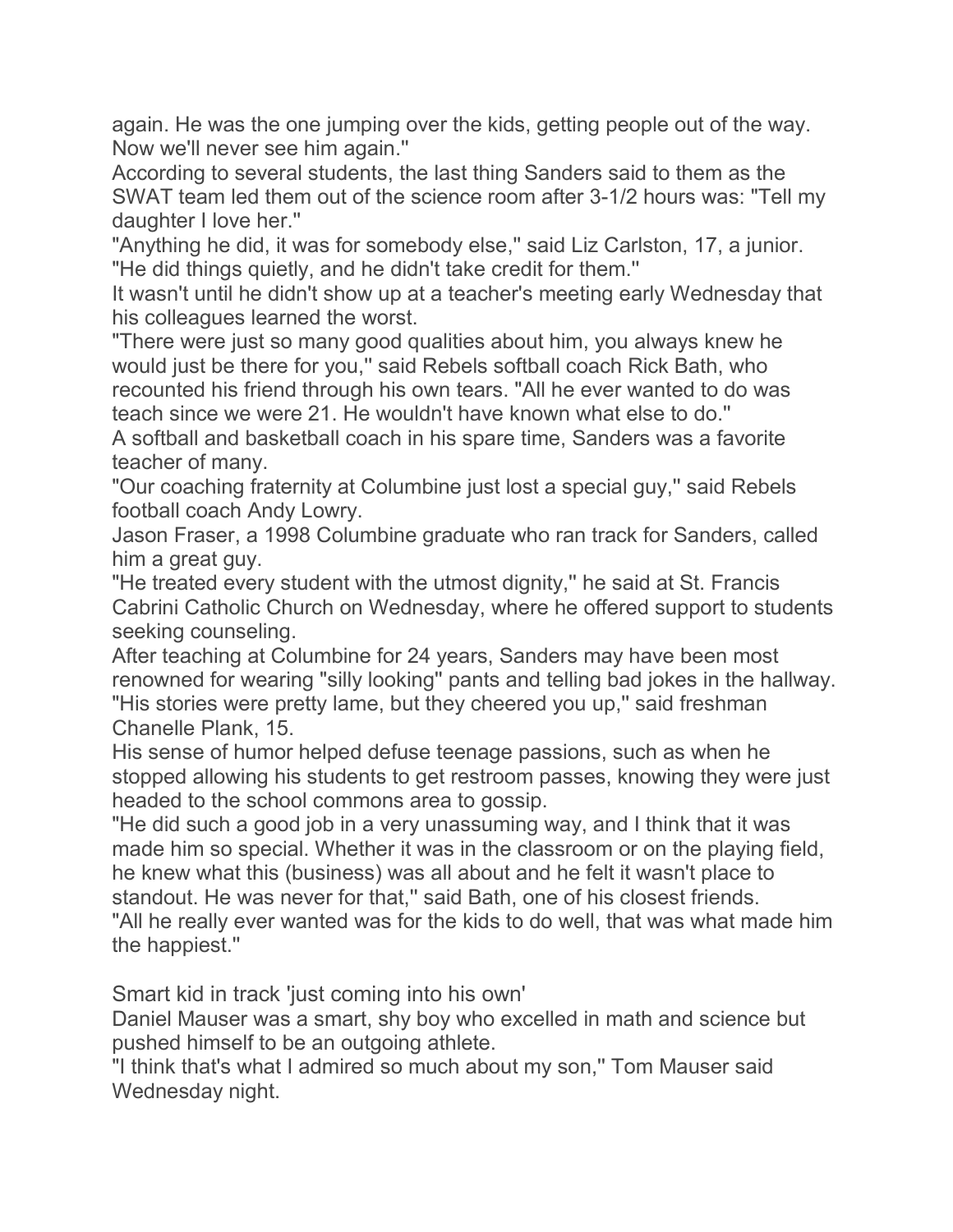"He wasn't greatly athletic. He wasn't likely to stand up and speak to other people. Yet he took on these challenges of cross-country and debate. He tried to overcome these things. He was a very lovable kid.''

Mauser was a sophomore at Columbine High who received all A's on his last report card. He ran cross-country, was on the debate team and recently returned from a two-week trip to Paris with his French club.

Tom Mauser, who works for the Colorado Department of Transportation, and his wife, Linda, have one other child, a 13-year-old daughter named Christie. Neighbors spoke only in the highest regard about Daniel Mauser, who was "just coming into his own," said neighbor John Brovsky.

"He was the nicest, most innocent young boy," Brovsky said. "He is just a great kid.''

Although shy and reserved, Mauser was kind. A few years ago, for instance, an elderly man down the street from the Mausers became ill and Daniel was among the first to volunteer to help, Tom Mauser said.

"He went down there and raked the leaves and asked how he could help. He was a kid who wasn't ashamed to hug his mom,'' he said.

Tom and Daniel liked to ski and camp, and Daniel broke his arm a couple of seasons ago when he collided with a snowboarder at Breckenridge, his father said. Daniel Mauser could have been going to driver's ed and working on his permit, but he and his father decided to hold off until next summer so he could concentrate on his trip to France and his other school work.

If that seemed unusual for a teenage boy, "that was the kind of kid he was,'' Tom Mauser said.

"It was a privilege to know Daniel,'' Brovsky said.

Rachel wanted to be a missionary in Africa.

Rachel Scott wanted to help people. She was a member of a Christian youth group. Among her ambitions was to work as a missionary in Africa.

She was also a talented actress - appearing recently in a school play "The Smoke in the Room.'' She took practice for that play very seriously, said her 17-year-old friend, Rob Salyer. They worked together at a Subway sandwich shop near school and called themselves boyfriend and girlfriend for a while. A widely popular 17-year-old, Scott somehow managed to do just about everything, from forensics, in which she excelled in the humor events, to earning top grades.

And her path crossed often with the paramilitary-oriented fellow students who committed the shooting rampage. They met regularly in a second-period class, video productions. But they never seemed to talk there, said 17-yearold Tyler Jackman, another student in the class.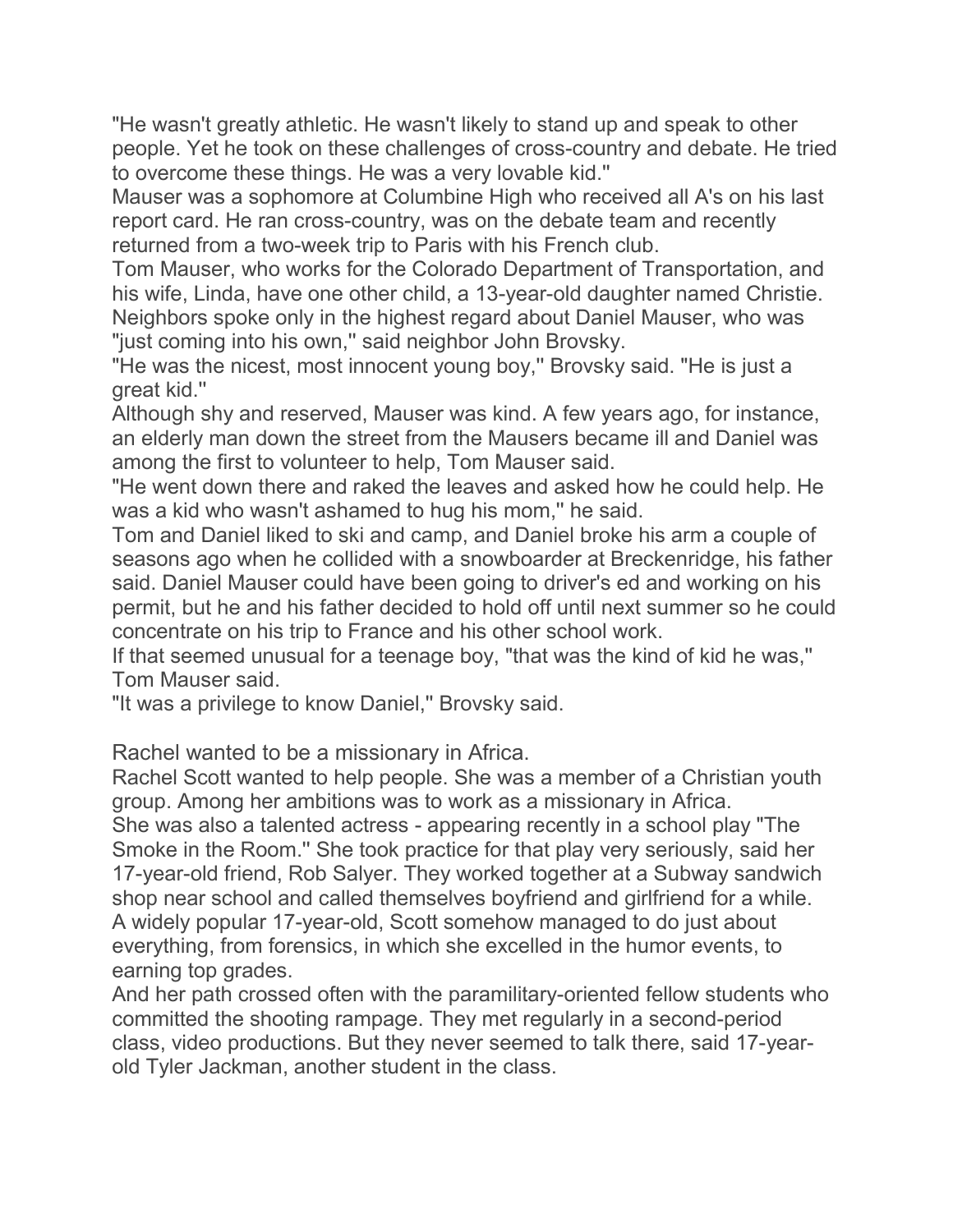In video productions, students broke into groups and used school video cameras to make movies and then edit their creations.

The suspects tended to focus on "cars blowing up'' and simulated violence involving shooting using computer simulation equipment, Jackman said. "They were like, vulgar, their language and stuff. They didn't really think about being polite.''

Meantime, Scott worked in a different group. She was passionate about choreographing Christian music as background in her productions. She liked to listen to Christian music, too. "She was a smart kid,'' Jackman said. Nobody noticed any conflict in that class. Jackman figured the killing was random - "coincidence,'' he called it. He missed video productions on the day of the shooting.

One of Scott's close friends this past year was Salyer. They worked long hours together at the Subway sandwich shop within a mile of Columbine High. For a few months at the end of last year, they went out regularly. They went to movies - romantic comedies were her favorites. They dined at restaurants such as Chili's. They bowled.

"She told me she wanted to help people,'' Salyer said. "She was telling me she wanted to go straight out to Africa.''

When he learned about the shooting - his co-worker at Subway heard gunshots and explosions - he thought about the students labeled "the Trench Coat Mafia,'' the ones other students teased mercilessly. "I can understand how it feels to be picked on," Salyer said.

But late Tuesday night, his father told him his boss at Subway had called to say Scott was still unaccounted for, probably dead. The killing suddenly hit home, too hard.

"I just can't believe she's dead,'' Salyer said, hunching as he spoke in Subway.

Friends who didn't have to work gathered around Scott's red Acura by a parking lot outside the school. Scott apparently was working hard to earn money to earn that car she borrowed from her parents. The dozens of students who gathered laid flowers on the car and they huddled together, crying. Some knew Scott from forensics. Some knew her from World History class. Some knew her from the youth group at West Bowles Community Church.

"Everybody loved her," said Lynsey Hansen. "She was so caring. She was there for everybody who needed her. What stands out in my mind is her laugh and her smile.''

As perfect a kid as you could have.